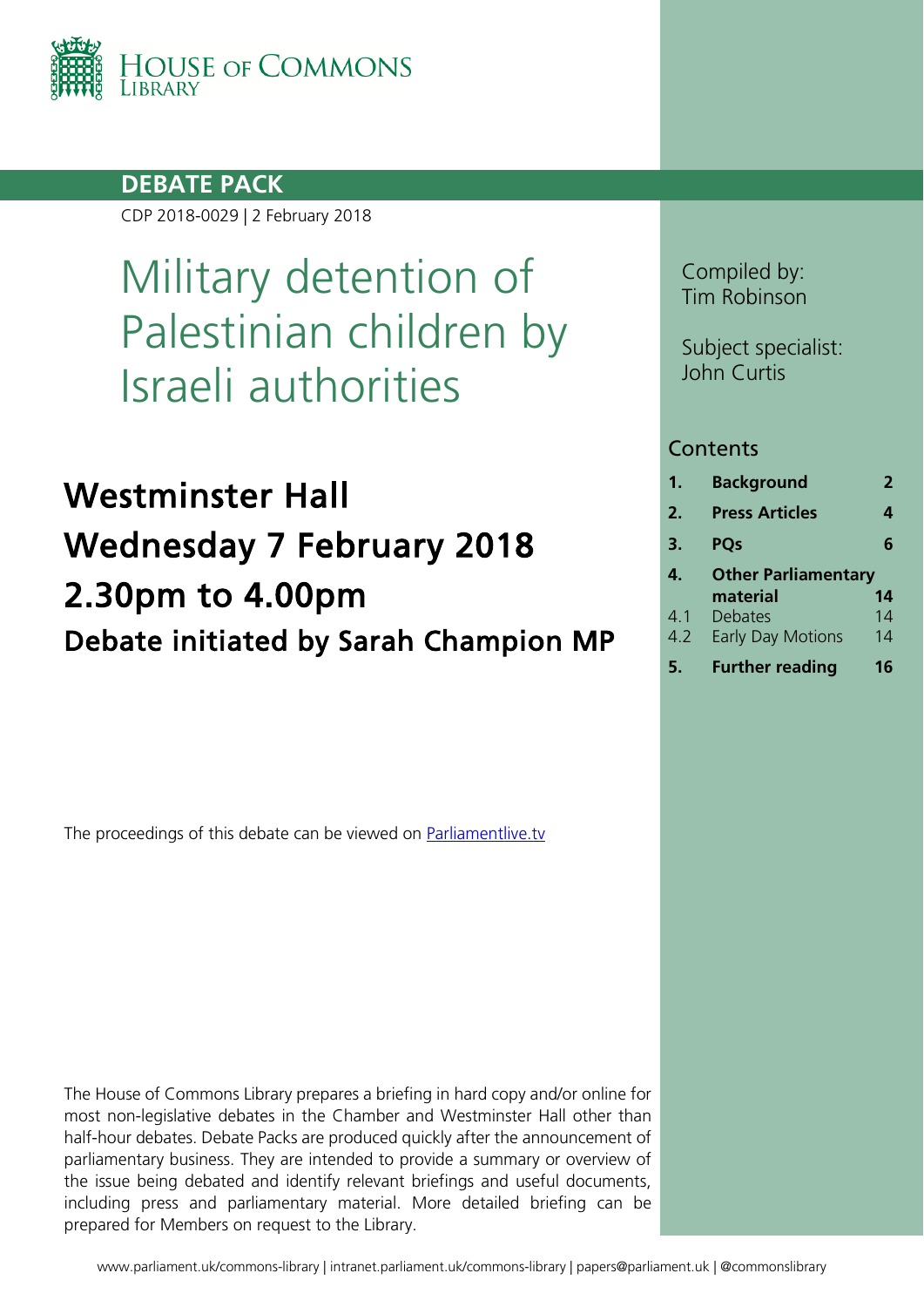## <span id="page-1-0"></span>1. Background

Israel has ratified the UN Convention on the Rights of the Child and the Optional Protocol on children and armed conflict, but has been slow to incorporate the principles and provisions of the Convention into its domestic legal system.

In June 2012 a delegation of nine UK lawyers published an FCO-funded, independent report, [Children in Military Custody,](http://www.childreninmilitarycustody.org.uk/wp-content/uploads/2012/03/Children_in_Military_Custody_Full_Report.pdf) on the plight of Palestinian children arrested and detained by Israel. It found that Israel's treatment of Palestinian child prisoners was in breach of:

- 1. Article 76 of the 4th Geneva Convention on the Protection of Civilian Persons in Time of War (concerning occupied territories), and
- 2. Several Articles of the UN Convention on the Rights of the Child

The report made 43 core and specific recommendations and the UK Government promised to take up the issues with the Israeli Government.

A planned follow-up visit in 2016 by the lawyers who authored the report [was cancelled](https://www.gov.uk/government/publications/the-state-of-israel-and-the-occupied-palestinian-territories-opts-human-rights-priority-country/human-rights-priority-country-update-report-january-to-june-2016) after the Israeli authorities decided not to facilitate contact between Israeli experts and the lawyers. According to the British Embassy in Tel Aviv, Israel have only substantially implemented one recommendation from the report: the separation of children from adults in custody.[1](#page-1-1)

In 2013 Israel submitted a periodic report to the UN Committee on the Rights of the Child, which monitors implementation of the Convention, to which the Committee [responded](http://www2.ohchr.org/english/bodies/crc/docs/co/CRC-C-ISR-CO-2-4.pdf) in June 2013. It regretted Israel's "persistent refusal to provide information and data and to respond to the Committee's written questions on children living in the Occupied Palestinian Territory …, including East Jerusalem and the Occupied Syrian Golan Heights". The Committee noted Israel's follow-up measures and some progress, and took into account its national security concerns, but emphasised:

… that the illegal long-lasting occupation of Palestinian territory and the Syrian Golan Heights, the continued expansion of unlawful settlements and construction of the Wall into the West Bank as well as land confiscation, destruction of houses and livelihood of Palestinians constitute severe and continuous violations of the rights of Palestinian children and their families, feed the cycle of humiliation and violence and jeopardize a peaceful and stable future for all children of the region.

Israel's next periodic report to the UN Committee is due by 2 November 2018.

<span id="page-1-1"></span> <sup>1</sup> This information was contained in correspondence from the Embassy to the FCO which was obtained via a [Freedom of Information request](https://www.gov.uk/government/publications/foi-release-human-rights-abuses-of-palestinian-children) in August 2017.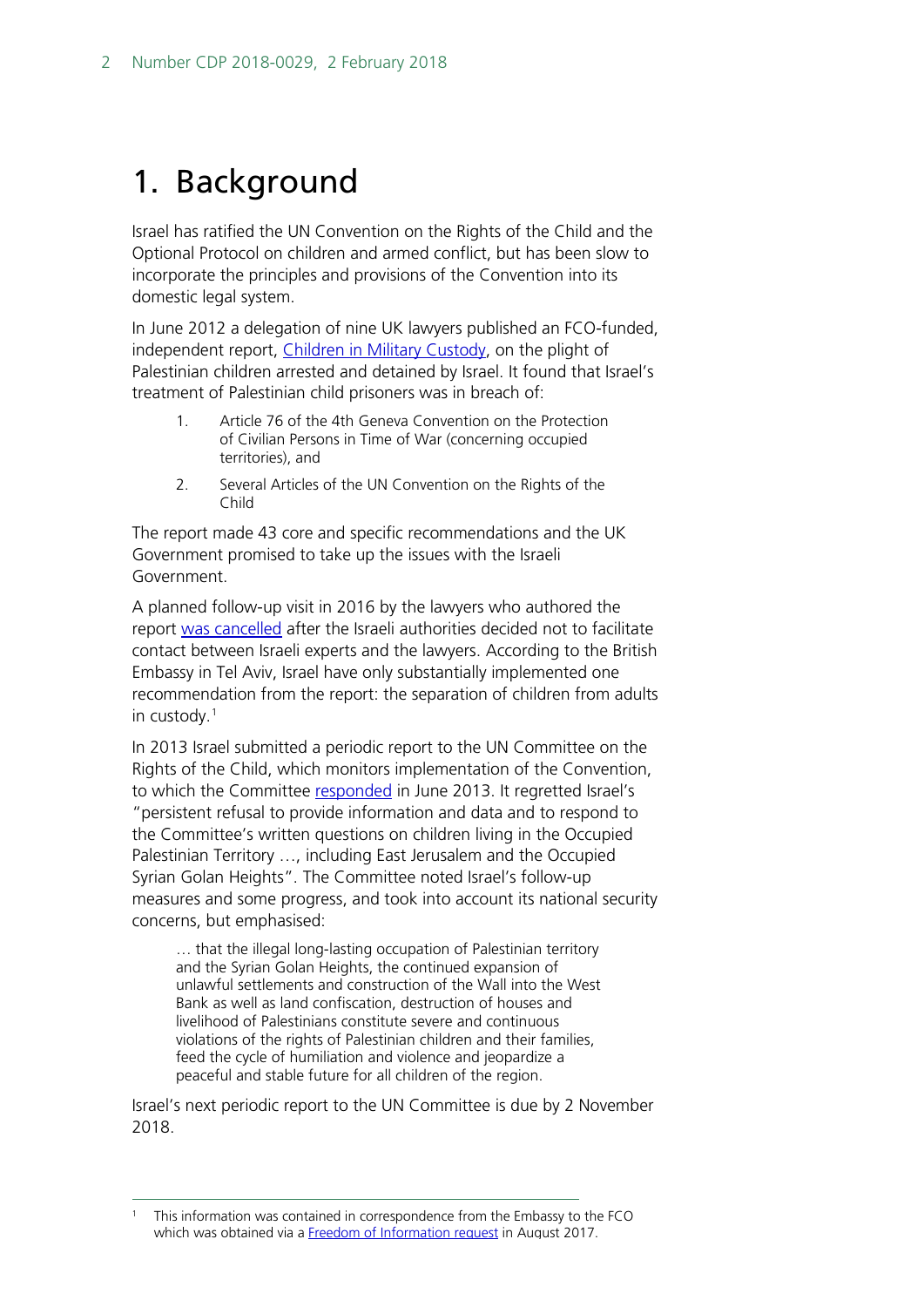The Israeli government doesn't routinely comment on news stories and reports on this issue. However, the Jerusalem Post in an April 2017 article explains that "the country's arguments are generally that these efforts on behalf of the minors fail to take into account the context of their detention." Israeli diplomats told The Post that "minors are not innocent by virtue of simply being minors," that neither the dangerous nature of rock-throwing nor the murderous intent of some Palestinian minors should be downplayed and that rock throwing has caused numerous deaths.[2](#page-2-0)

B'Tselem, an Israeli human rights organisation, collates figures on Palestinian minors detained by Israel, which are provided by the Israeli police and Israeli Prison Service (IPS). The [most recent figures](https://www.btselem.org/statistics/minors_in_custody) from the end of November 2017 show that 313 Palestinian minors were held in Israeli prisons as security detainees and prisoners, including 2 administrative detainees<sup>[3](#page-2-1)</sup>. Another 9 Palestinian minors were held in Israel Prison Service facilities for being in Israel illegally.

<span id="page-2-0"></span><sup>&</sup>lt;sup>2</sup> ['Exclusive: UK Singles Out Israel In Effort To 'Protect' Palestinian Minors',](http://www.jpost.com/Israel-News/Politics-And-Diplomacy/UK-Foreign-Office-ruffles-feathers-in-Jerusalem-488801) The Jerusalem Post, 24 April 2017.

<span id="page-2-1"></span><sup>&</sup>lt;sup>3</sup> B'Tselem use a snapshot- i.e. a figure on a given day, in this case the last day of the month, so these are not cumulative figures. These figures do not include children detained by the military and held for short periods (generally less than 24 hours) without entering an IPS facility.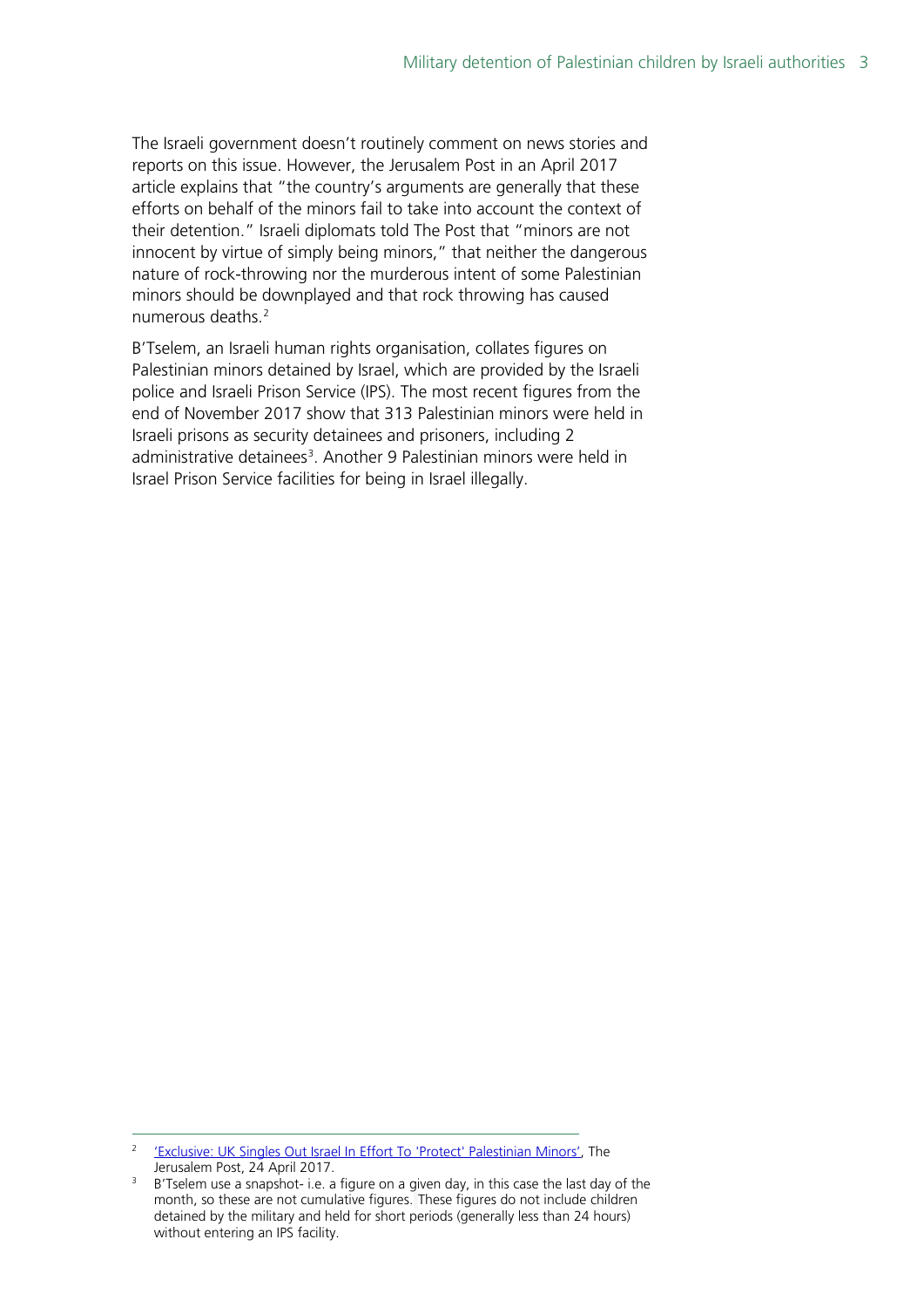## <span id="page-3-0"></span>2. Press Articles

The following is a selection of news and media articles relevant to this debate.

Please note: the Library is not responsible for either the views or accuracy of external content.

#### **[Israeli judge denies bail to Palestinian teenager Ahed Tamimi](https://www.theguardian.com/world/2018/jan/17/israeli-judge-orders-palestinian-teenager-ahed-tamimi-to-be-held-in-custody)**

The Guardian 17 January 2018

#### **[Detained, Arrested and Harassed: The Life of Palestinian Teens in](https://www.haaretz.com/middle-east-news/palestinians/.premium-detained-arrested-and-harassed-the-life-of-palestinian-teens-in-east-jerusalem-1.5730242)  [East Jerusalem](https://www.haaretz.com/middle-east-news/palestinians/.premium-detained-arrested-and-harassed-the-life-of-palestinian-teens-in-east-jerusalem-1.5730242)**

Haaretz Dina Kraft 11 January 2018

#### **[Israeli arrests of Palestinian children rise after Trump's Jerusalem](https://www.al-monitor.com/pulse/en/originals/2018/01/palestine-children-arrest-abuse-israel-trump-jerusalem.html)  [announcement](https://www.al-monitor.com/pulse/en/originals/2018/01/palestine-children-arrest-abuse-israel-trump-jerusalem.html)**

Al Monitor Tessa Fox 2 January 2018

#### **[Palestinian 16-year-old Ahed Tamimi is the latest child victim of](https://www.theguardian.com/commentisfree/2018/jan/02/ahed-tamimi-israel-occupation-palestinian-trauma)  [Israel's occupation](https://www.theguardian.com/commentisfree/2018/jan/02/ahed-tamimi-israel-occupation-palestinian-trauma)**

The Guardian Harriet Sherwood 2 January 2018

#### **[Israeli military arrests Palestinian girl filmed slapping soldier](http://www.telegraph.co.uk/news/2017/12/19/israeli-military-arrests-palestinian-girl-filmed-slapping-soldier/)**

Daily Telegraph 19 December 2017

#### **[Gary Lineker criticised for sharing video of Israeli soldiers](http://www.independent.co.uk/news/world/middle-east/gary-lineker-israel-soldiers-palestinian-children-abuse-blindfold-rocks-idf-twitter-abuse-online-a8108006.html)  [arresting Palestinian children](http://www.independent.co.uk/news/world/middle-east/gary-lineker-israel-soldiers-palestinian-children-abuse-blindfold-rocks-idf-twitter-abuse-online-a8108006.html)**

The Independent Bethan McKernan 13 December 2017

#### **[Palestinian children's rights focus of new US bill](http://www.aljazeera.com/news/2017/11/palestinian-children-rights-focus-bill-171114144332102.html)**

Al Jazeera Patrick Strickland 14 November 2017

#### **[Will court rule that penalizing parents for children's rock](http://www.jpost.com/Arab-Israeli-Conflict/Will-Court-rule-that-penalizing-parents-for-childrens-rock-throwing-is-legal-505962)[throwing is legal?](http://www.jpost.com/Arab-Israeli-Conflict/Will-Court-rule-that-penalizing-parents-for-childrens-rock-throwing-is-legal-505962)**

Jerusalem Post Yonah Jeremy bob 25 September 2017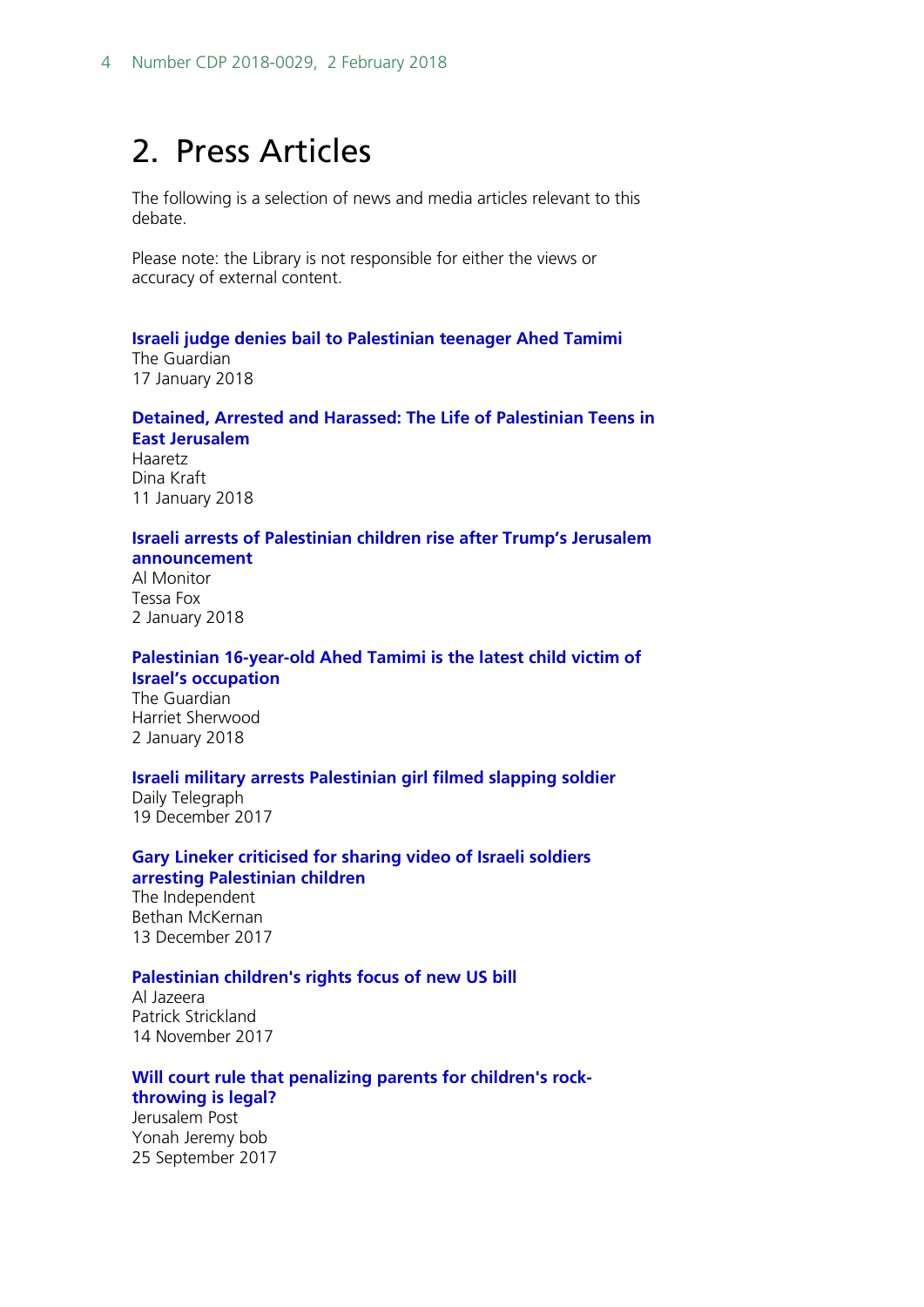#### **[Report: Terror Attacks by Palestinian Children on the Rise,](http://freebeacon.com/national-security/terror-attacks-palestinian-children-rise/)**

**[Despite U.N. Coverup](http://freebeacon.com/national-security/terror-attacks-palestinian-children-rise/)**

Washington Free Beacon Adam Kredo 2 August 2017

#### **[UK singles out Israel in effort to 'protect' Palestinian minors](http://www.jpost.com/Israel-News/Politics-And-Diplomacy/UK-Foreign-Office-ruffles-feathers-in-Jerusalem-488801)**

Jerusalem Post Herb Keinon 24 April 2017

#### **[6 Palestinians Arrested After Caught on Tape Throwing Stones at](https://www.haaretz.com/israel-news/.premium-israel-arrests-6-palestinians-for-allegedly-throwing-stones-at-police-1.5464479)  [Israeli Police Jeep](https://www.haaretz.com/israel-news/.premium-israel-arrests-6-palestinians-for-allegedly-throwing-stones-at-police-1.5464479)**

Haaretz Yotam Berger 24 April 2017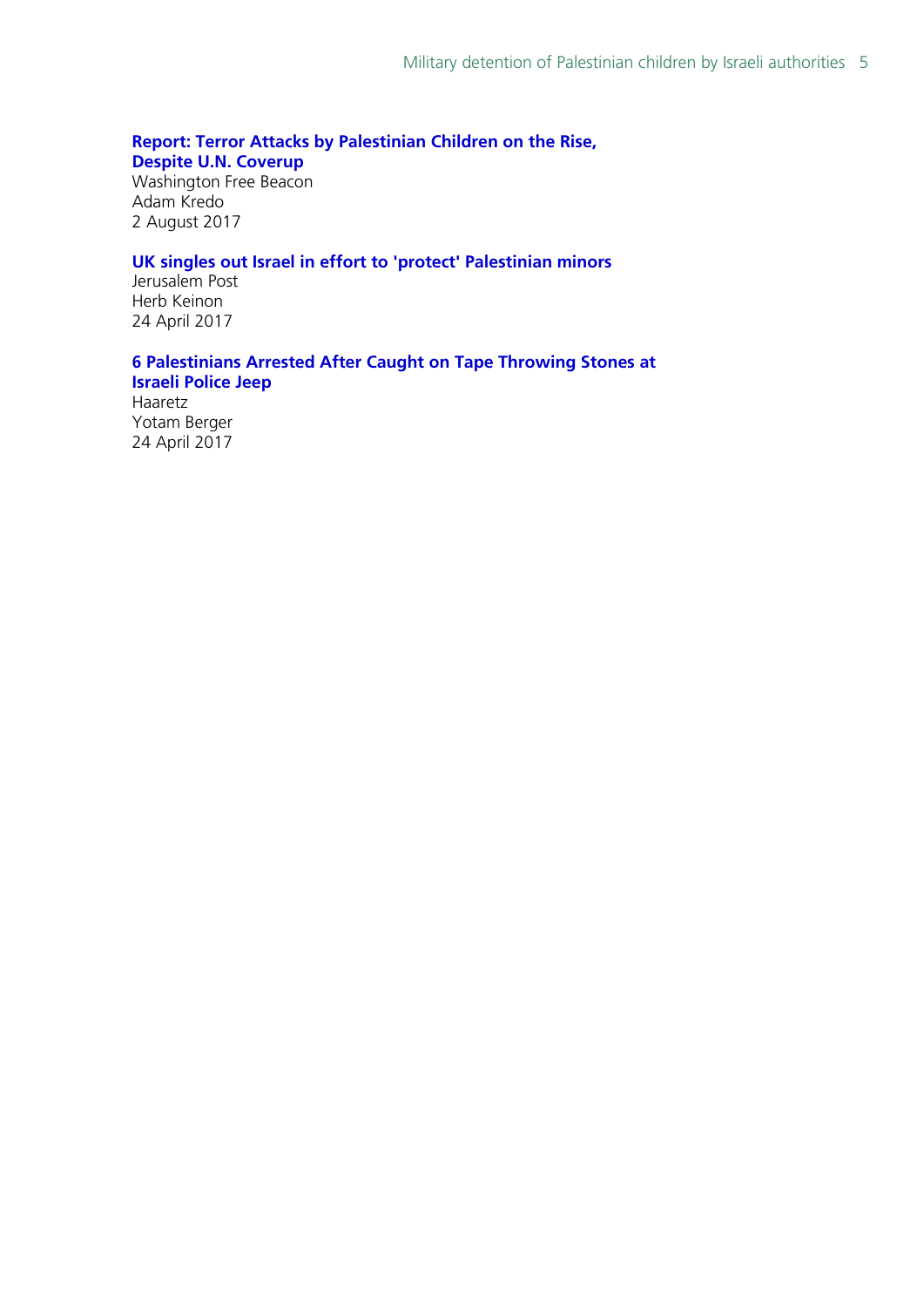## <span id="page-5-0"></span>3. PQs

#### **[Turkey: Human Rights](https://hansard.parliament.uk/Lords/2018-01-29/debates/4B78E4A6-EFF3-453F-96F4-F381A0CB604D/TurkeyHumanRights#contribution-D3D73BF4-87A3-474D-9751-87444A3C4EAF) 29 Jan 2018 | 788 c1273**

#### **Asked by: Baroness Tonge**

My Lords, the Minister speaks very proudly of this Government's defence of human rights, but when will they start to defend the human rights of Palestinians, particularly Palestinian children?

#### **Answering member: Lord Ahmad of Wimbledon | Foreign and Commonwealth Office**

I know that the noble Baroness has been a very strong campaigner on this issue, and she knows for a fact that the United Kingdom has been, and continues to be, very vocal on it. We have a very strong relationship with Israel which allows us to have candid conversations in which we stand up for the rights of the Palestinian people and of the children held in detention in Israel. I reiterate that the United Kingdom believes that the long-term solution to the crisis in the Holy Land and the Middle East that is ripping apart communities at times is a two-state solution, and the United Kingdom stands by that.

#### **[Israel: Palestinians](http://www.parliament.uk/written-questions-answers-statements/written-question/lords/2018-01-16/HL4778) 29 Jan 2018 | HL4778**

#### **Asked by: Baroness Tonge**

To ask Her Majesty's Government what action, if any, they are taking through their international partners to protect Palestinian children in the Occupied Territories from being killed, injured or imprisoned by Israeli forces.

#### **Answering member: Lord Ahmad of Wimbledon | Foreign and Commonwealth Office**

The issue of children in military detention remains a human rights priority for the UK. British Embassy officials in Tel Aviv most recently raised the issue with the Israeli authorities on 16 January, and senior British Government officials raised this issue with the Israeli Ambassador to the UK on 8 January. The Minister for the Middle East raised our concerns with the Israeli Government during his visit to Israel in August 2017. We have recently raised this as part of the UN Human Rights Council's Universal Periodic Review into Israel.

We recognise that in some circumstances the Israelis have a legitimate need to deploy security measures to address instances of violence. We encourage that such measures are deployed in a way which minimises tension and using only appropriate force. When there have been accusations of excessive use of force, we advocate swift and transparent investigations.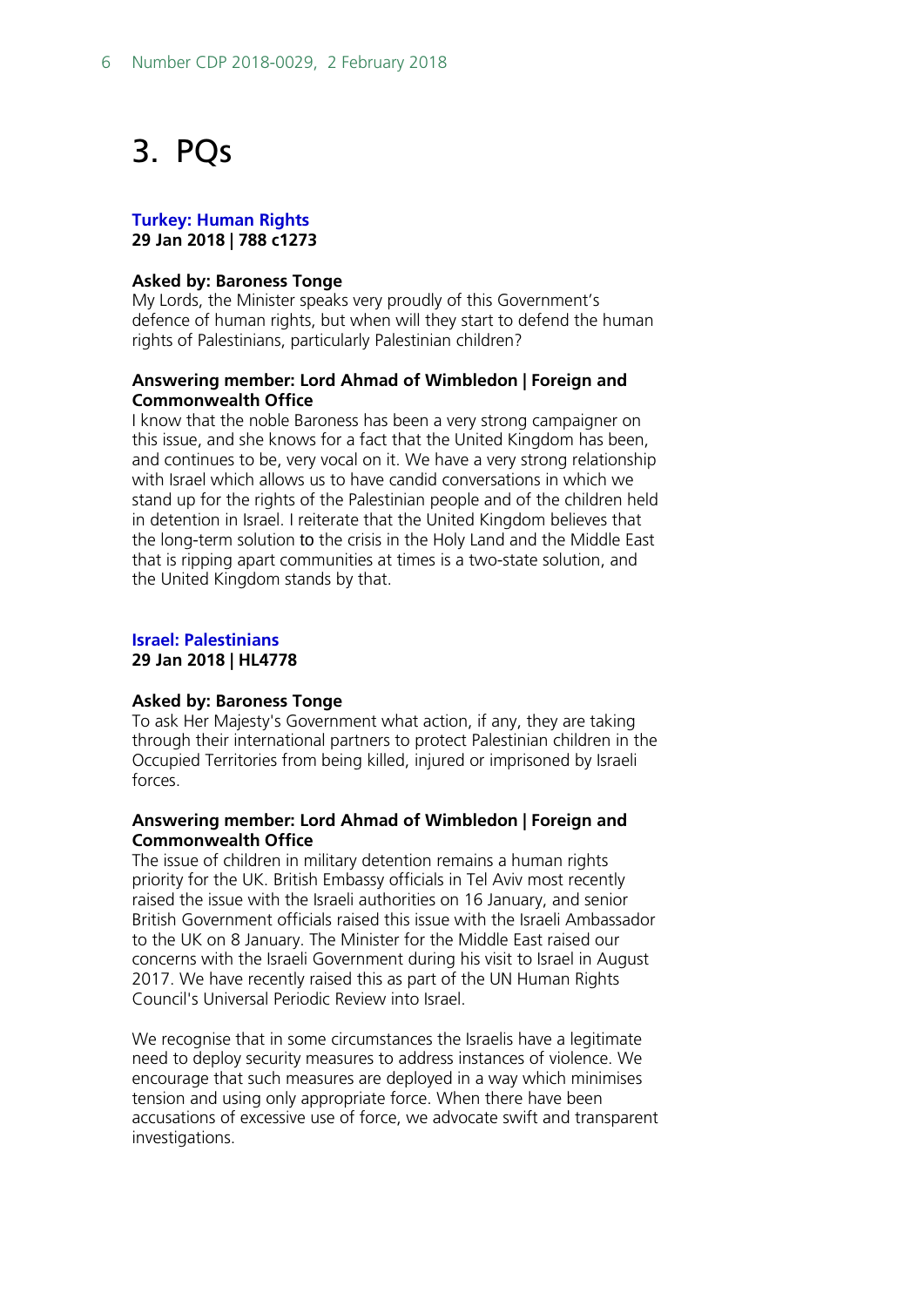#### **[Israel: Palestinians](http://www.parliament.uk/written-questions-answers-statements/written-question/lords/2018-01-15/HL4716) 29 Jan 2018 | HL4716**

#### **Asked by: Baroness Tonge**

To ask Her Majesty's Government what representations they are making to the government of Israel following reports of the multiple shooting of a three-year-old Palestinian with live bullets during an Israeli military training session in the West Bank city of Tubas.

#### **Answering member: Lord Ahmad of Wimbledon | Foreign and Commonwealth Office**

There are a number of conflicting reports on this incident. It is not clear who is responsible for the shooting. Our Embassy in Tel Aviv engaged a number of independent human rights non-governmental organisations to seek further details, and was advised that there was no evidence that the Israeli Defense Forces were involved in this incident. As such, we have not raised this issue with the Israeli authorities.

### **[Palestinians: Children](http://www.parliament.uk/written-questions-answers-statements/written-question/commons/2018-01-17/123374)**

## **25 Jan 2018 | 123374**

#### **Asked by: Gavin Shuker**

To ask the Secretary of State for Foreign and Commonwealth Affairs, what representations he has made to his Israeli counterparts on the detention of Palestinian children.

#### **Answering member: Alistair Burt | Foreign and Commonwealth Office**

The issue of children in Israeli military detention remains a human rights priority for the UK. Our Embassy officials in Tel Aviv most recently raised the issue with the Israeli authorities on 16 January, and senior British Government officials raised this issue with the Israeli Ambassador to the UK on 8 January. I raised our concerns on this issue with the Israeli Government during my visit to Israel in August 2017

#### **[Israel: Palestinians](http://www.parliament.uk/written-questions-answers-statements/written-question/lords/2018-01-09/HL4574) 23 Jan 2018 | HL4574**

#### **Asked by: Baroness Tonge**

To ask Her Majesty's Government what representations they are making to the government of Israel concerning reports that Israeli and Palestinian children are being treated differently by the Israeli criminal justice system.

#### **Answering member: Lord Ahmad of Wimbledon | Foreign and Commonwealth Office**

We regularly raise concerns about the treatment of Palestinian minors in detention. In December 2017, our Ambassador to Tel Aviv raised with the Israeli Justice Minister the issue of Palestinian children in detention. The Minister for the Middle East most recently raised our concerns with the Israeli authorities during his visit to Israel in August 2017.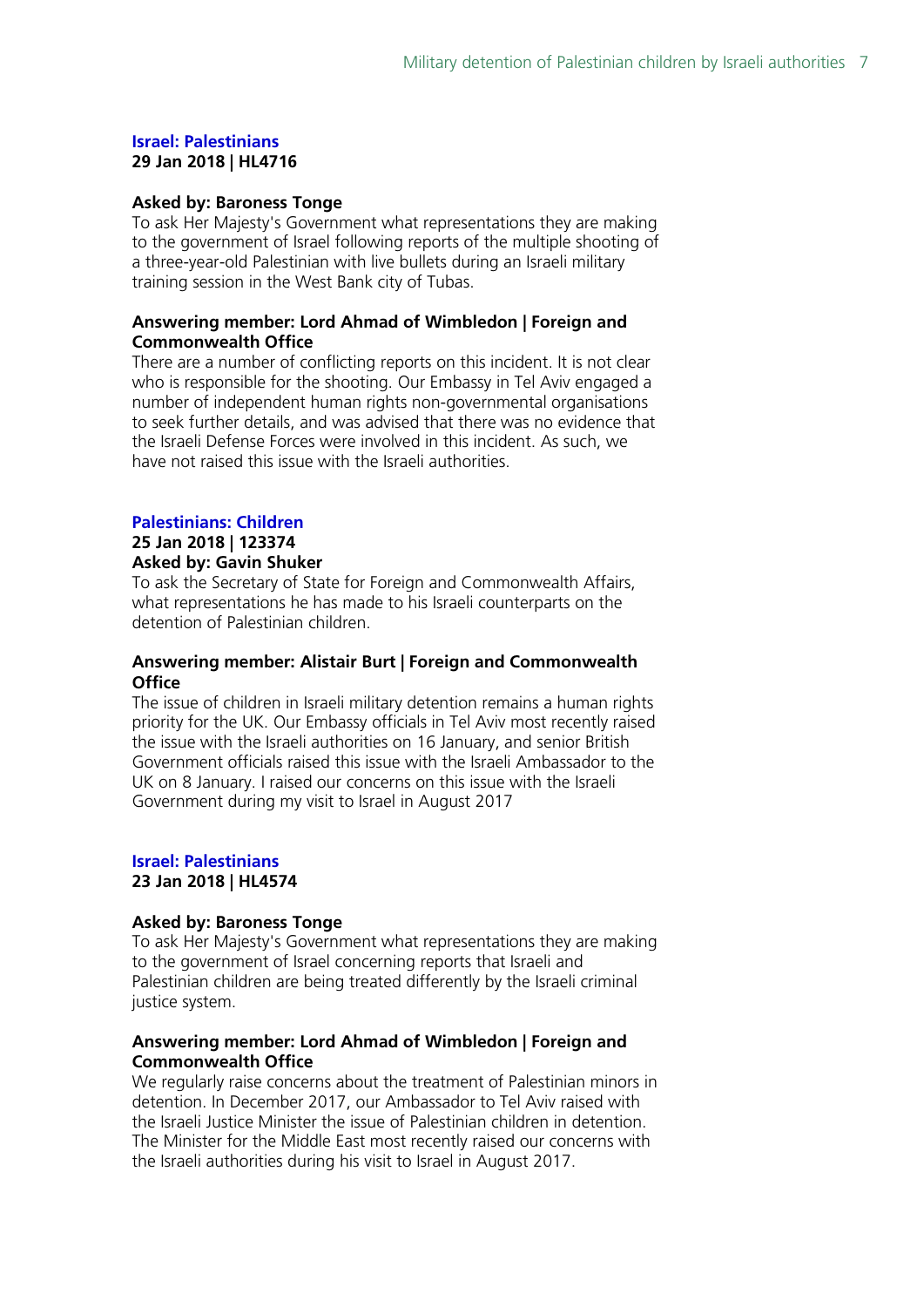#### **[Israel: Palestinians](http://www.parliament.uk/written-questions-answers-statements/written-question/lords/2018-01-08/HL4514) 22 Jan 2018 | HL4514**

#### **Asked by: Baroness Tonge**

To ask Her Majesty's Government what representations they are making to the government of Israel following reports of the death of a Palestinian child on 29 December 2017 after Israeli soldiers at Huwwara checkpoint delayed her transfer to hospital.

#### **Answering member: Lord Ahmad of Wimbledon | Foreign and Commonwealth Office**

While we have not raised this specific issue with the Israeli authorities, we continue to lobby on the issue of movement and access in the Occupied Palestinian Territories. The UK has consistently called on the Israeli Government to ease restrictions that reduce access to medical care for Palestinians.

#### **[Israel: Detainees](http://www.parliament.uk/written-questions-answers-statements/written-question/commons/2018-01-08/121430) 17 Jan 2018 | 121430**

#### **Asked by: Sarah Champion**

To ask the Secretary of State for Foreign and Commonwealth Affairs, whether he plans to make representations to the Government of Israel on the military detention of human rights defenders, Ahed Tamimi, and her mother, Nariman Tamimi.

#### **Answering member: Alistair Burt | Foreign and Commonwealth Office**

The Foreign and Commonwealth Office raised Ahed Tamimi's case with the Israeli Ambassador to London on 8 January. On 2 January, officials from our Embassy in Tel Aviv raised this case with the Israeli authorities, noting the British Government's long-standing concerns about the treatment of Palestinian minors in Israeli military detention. We are also aware of the arrest of Nariman Tamimi on charges of inciting violence, and will seek further details from the appropriate Israeli authorities.

#### **[Ahed Tamimi](http://www.parliament.uk/written-questions-answers-statements/written-question/commons/2017-12-20/120753) 11 Jan 2018 | 120753**

#### **Asked by: Grahame Morris**

To ask the Secretary of State for Foreign and Commonwealth Affairs, if his Department will make any representations to its Israeli counterpart on the arrest of Ahed Tamimi.

#### **Answering member: Alistair Burt | Foreign and Commonwealth Office**

On 2 January officials from our Embassy in Tel Aviv raised Ahed Tamimi's case with the Israeli authorities, noting the negative attention that the case was generating and the UK's long-standing concerns about the treatment of Palestinian minors in Israeli military detention.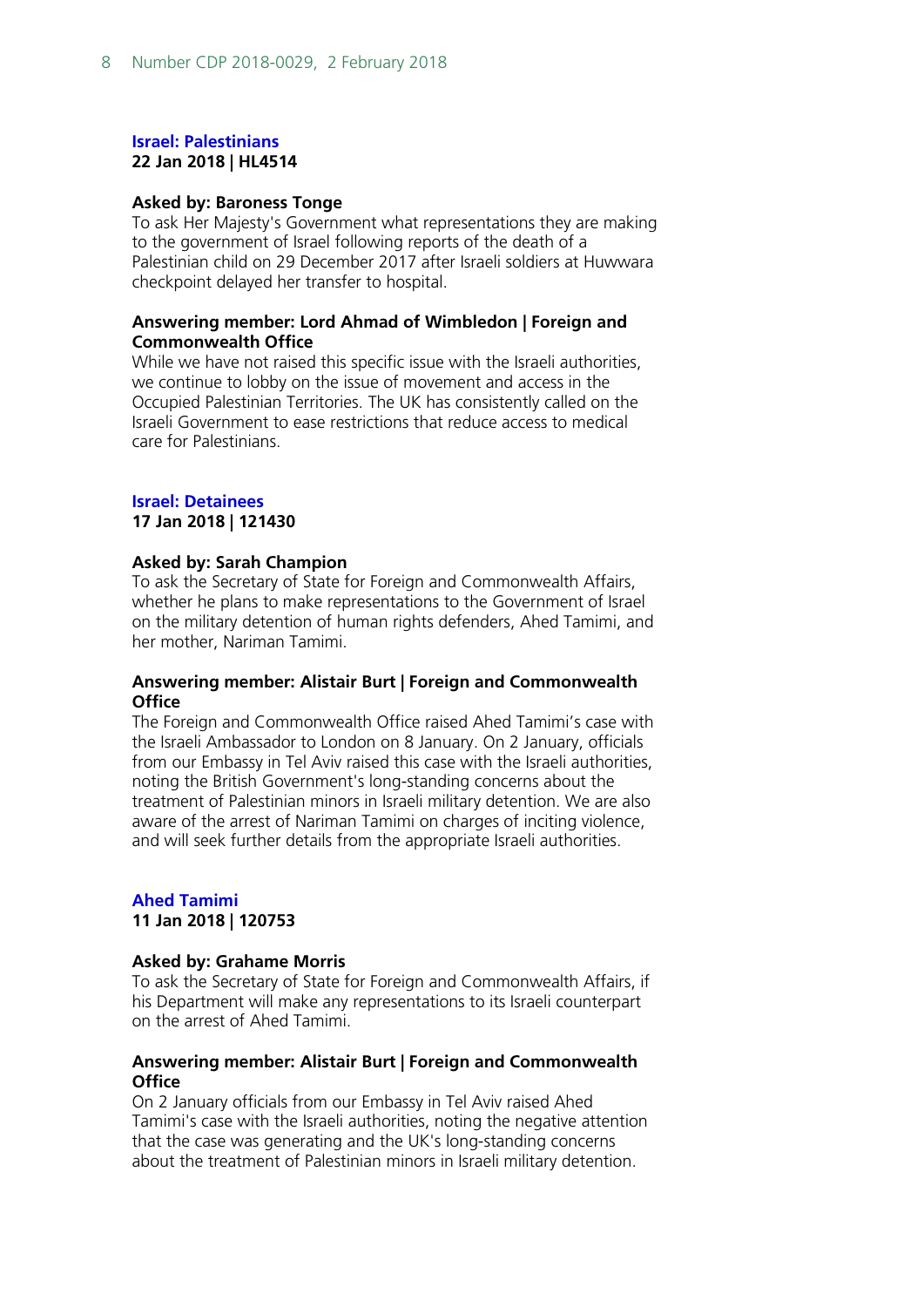#### **[Topical Questions](https://hansard.parliament.uk/pa/cm201719/cmhansrd/cm180109/debtext/180109-0001.htm#8E3BC3B2-2C05-4401-9EB6-E6E717E3D537) 09 Jan 2018 | 634 c171**

#### **Asked by: Alex Cunningham**

When he was Foreign Secretary, William Hague described the UN Human Rights Council's universal periodic review as "a valuable mechanism for holding countries accountable for their human rights record."—[Official Report, 15 April 2013; Vol. 561, c. 15WS.] Does the Foreign Secretary agree that the UN periodic review meeting on 23 January provides an opportunity to hold Israel to account for its treatment of Palestinian children held in Israeli military custody, and will he use the meeting to do so?

#### **Answered by: Alistair Burt | Foreign and Commonwealth Office**

The council will indeed be used by the United Kingdom to offer a statement in relation to Israel, and the issues raised by the hon. Member for Stockton North (Alex Cunningham) are covered in a number of different ways in our representations to Israel.

#### **[Palestinian Communities](https://hansard.parliament.uk/pa/cm201719/cmhansrd/cm180109/debtext/180109-0001.htm#A13D97F5-206A-4FE2-BFDA-77A1B467042B) 09 Jan 2018 | 634 c167**

#### **Asked by: Julie Elliott**

Does the Minister share my outrage at the continued detention of 16 year-old Ahed Tamimi in Israel, in violation of article 76 of the fourth Geneva convention, and will he raise this issue, and our concerns about it, with the Israeli Government?

#### **Answering member: Alistair Burt | Foreign and Commonwealth Office**

I know both the Tamimi family and Nabi Saleh, and it is a very unhappy incident all round. The truth is that the soldiers should not be there and the young woman should not have needed to do what she did. It is sad that two young people who ought to be friends are caught up in a situation in which, because of the failure to deal comprehensively with what is happening on the west bank and in Israel, we cannot come to a settlement. We have indeed made representations. It is important that Israel follows through the law, as it is entitled to do, but when we see the whole incident on video it tells us that this should not be happening and we should be working hard to get a settlement to this issue so these young people do not have to continue to do what they are doing.

#### **[Palestinian Communities](https://hansard.parliament.uk/pa/cm201719/cmhansrd/cm180109/debtext/180109-0001.htm#4D47D11F-63DE-4359-9A4F-8EFCD5F3D4E2) 09 Jan 2018 | 634 cc166-7**

#### **Asked by: Julie Elliott**

What recent discussions he has had with the Israeli Government on the military detention of Palestinian children.

#### **Answering member: Alistair Burt | Foreign and Commonwealth Office**

We remain seriously concerned about the continuing demolition of Palestinian property by Israeli authorities, and our embassy in Tel Aviv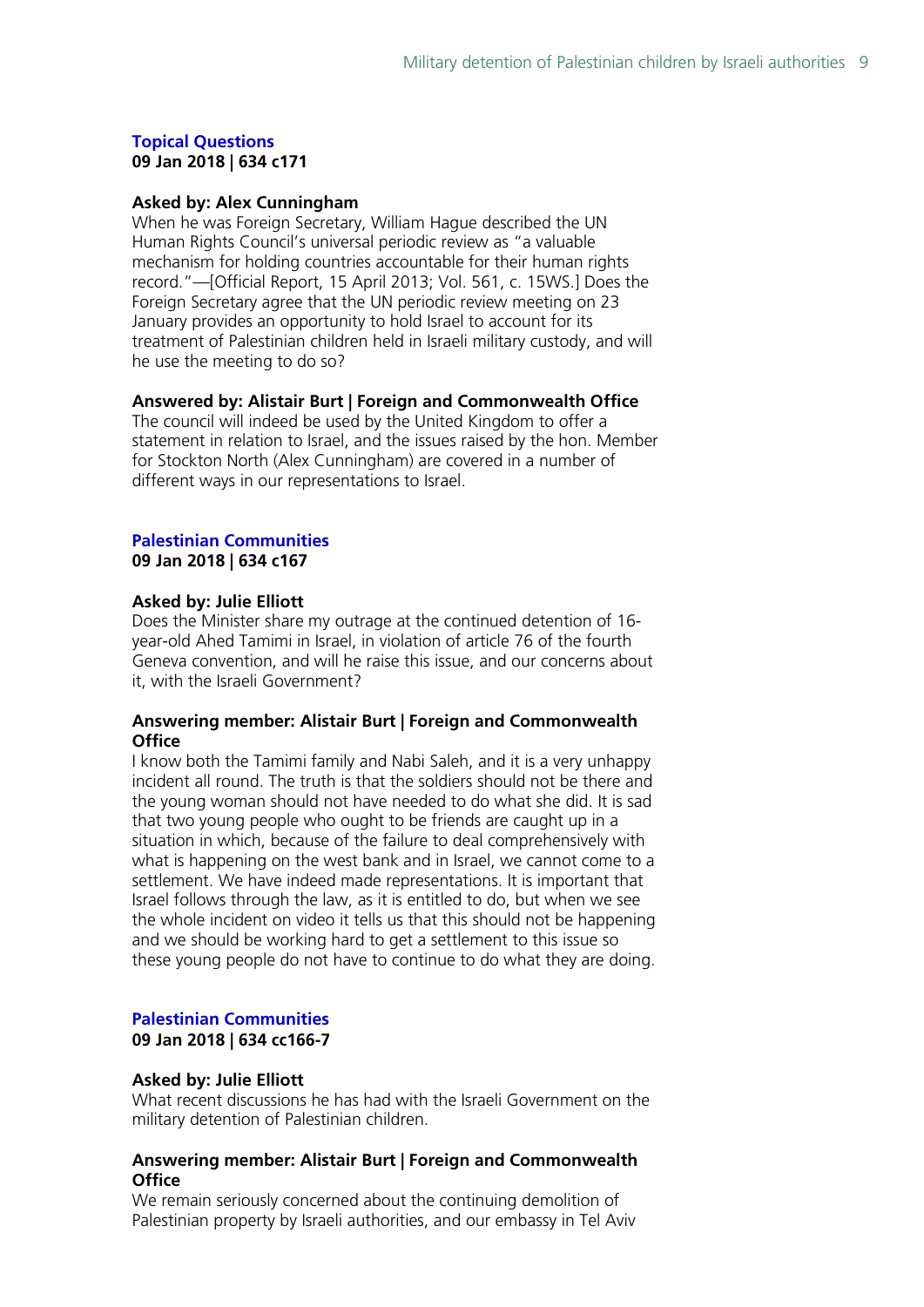raised our specific concerns about it with Israel in November last year. Israel's treatment of vulnerable Palestinian minors held in military detention also remains a human rights priority for the UK. I raised our concerns with the Israeli authorities during my visit to Israel in August last year, and will continue to do so.

#### **[Israel: Palestinians](http://www.parliament.uk/written-questions-answers-statements/written-question/lords/2017-12-19/HL4330) 04 Jan 2018 | HL4330**

#### **Asked by: Baroness Tonge**

To ask Her Majesty's Government what representations they are making to the government of Israel concerning the reported arrest and abuse of Palestinian minors in relation to unidentified charges.

#### **Answering member: Lord Ahmad of Wimbledon | Foreign and Commonwealth Office**

The UK has strong concerns about continued reports of mistreatment of Palestinian minors in Israeli military detention, notably the use of painful restraints and insufficient notification of legal rights. Our Ambassador to Israel raised concerns about this issue with Minister of Justice Shaked on 7 December. The Minister for the Middle East (Alistair Burt) also raised our concerns with the Israeli authorities during his visit to Israel in August 2017. We continue to regularly raise this issue with the Israeli authorities, and to press them to secure improvements to the practices surrounding the military detention of minors.

#### **[Israel: Palestinians](http://www.parliament.uk/written-questions-answers-statements/written-question/lords/2017-11-27/HL3640)**

#### **11 Dec 2017 | HL3640**

#### **Asked by: Baroness Tonge**

To ask Her Majesty's Government what representations they are making to the government of Israel regarding reports of the detention of a nine year old boy during raids in the occupied West Bank in November.

#### **Answering member: Lord Ahmad of Wimbledon | Foreign and Commonwealth Office**

While we have not raised this specific issue with the Israeli authorities, the UK continues to have strong concerns about continued reports of illtreatment of Palestinian minors in Israeli military detention, notably the use of painful restraints and insufficient notification of legal rights. Our Ambassador to Israel raised concerns with Israeli Attorney-General Mandelblit on 3 October, and the Minister for the Middle East Alistair Burt also raised our concerns with the Israeli authorities during his visit to Israel in August 2017.

We will continue regularly to raise this issue with the Israeli authorities, and to press them to secure necessary improvements to the practices surrounding the military detention of minors. We will also continue to work closely with our European partners in country.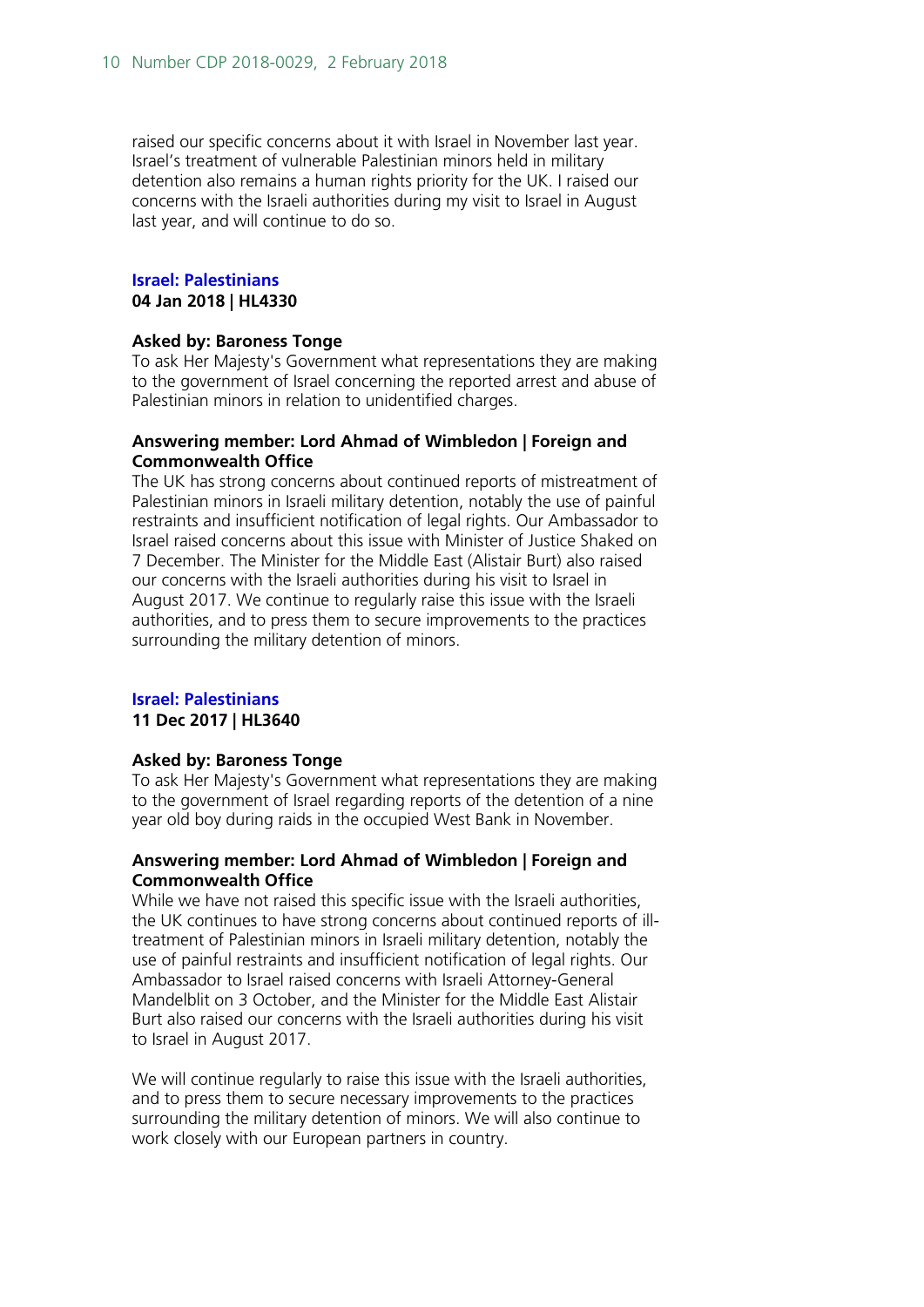#### **[Israel: Palestinians](http://www.parliament.uk/written-questions-answers-statements/written-question/lords/2017-11-23/HL3524) 06 Dec 2017 | HL3524**

#### **Asked by: Lord Judd**

To ask Her Majesty's Government what was the date of their most recent representations to the government of Israel about the treatment of Palestinian children arrested by the army of Israel, including representations about the practice of blindfolding; by whom, and to whom, those representations were made; what was the response; and what further action they will take (1) bilaterally, and (2) multilaterally.

#### **Answering member: Lord Ahmad of Wimbledon | Foreign and Commonwealth Office**

The UK continues to have strong concerns about continued reports of ill-treatment of Palestinian minors in Israeli military detention, notably use of painful restraints and insufficient notification of legal rights. Our Ambassador to Israel raised concerns with Israeli Attorney-General Mandelblit on 3 October and the Minister for the Middle East Alistair Burt also raised our concerns with the Israeli authorities during his visit to Israel in August 2017.

We will continue regularly raising this issue with the Israeli authorities, and to press them to secure needed improvements to the practices surrounding military detention of minors. Whilst we have not engaged in formal multilateral discussions on the matter, we have nonetheless engaged on this alongside a number of European Partners.

## **[Palestinians: Detainees](http://www.parliament.uk/written-questions-answers-statements/written-question/commons/2017-11-20/114705)**

**28 Nov 2017 | 114705**

#### **Asked by: Jo Stevens**

To ask the Secretary of State for Foreign and Commonwealth Affairs, what assessment he has made of the humanitarian needs of Palestiinian detainees in Israeli prisons.

#### **Answering member: Alistair Burt | Foreign and Commonwealth Office**

The Government has concerns about allegations of mistreatment of Palestinian detainees and about Israel's respect for its relevant obligations as an Occupying Power under applicable international law. While we have not made an assessment of the humanitarian needs of Palestinian detainees, a focus of UK human rights engagement is Palestinian minors in Israeli military detention, as we have concerns about the treatment of minors during arrest and interrogation. We have raised these concerns with the Israeli authorities on many occasions, and will continue to do so.

#### **[Topical Questions](https://hansard.parliament.uk/pa/cm201719/cmhansrd/cm171121/debtext/171121-0001.htm#0E74383D-22A5-4BE8-B518-8F6B8CF119B9) 21 Nov 2017 | 631 c853**

## **Asked by: Kelly Tolhurst**

In April last year, I had the pleasure of visiting Palestine, but also the sadness of witnessing a young Palestinian boy being tried in an Israeli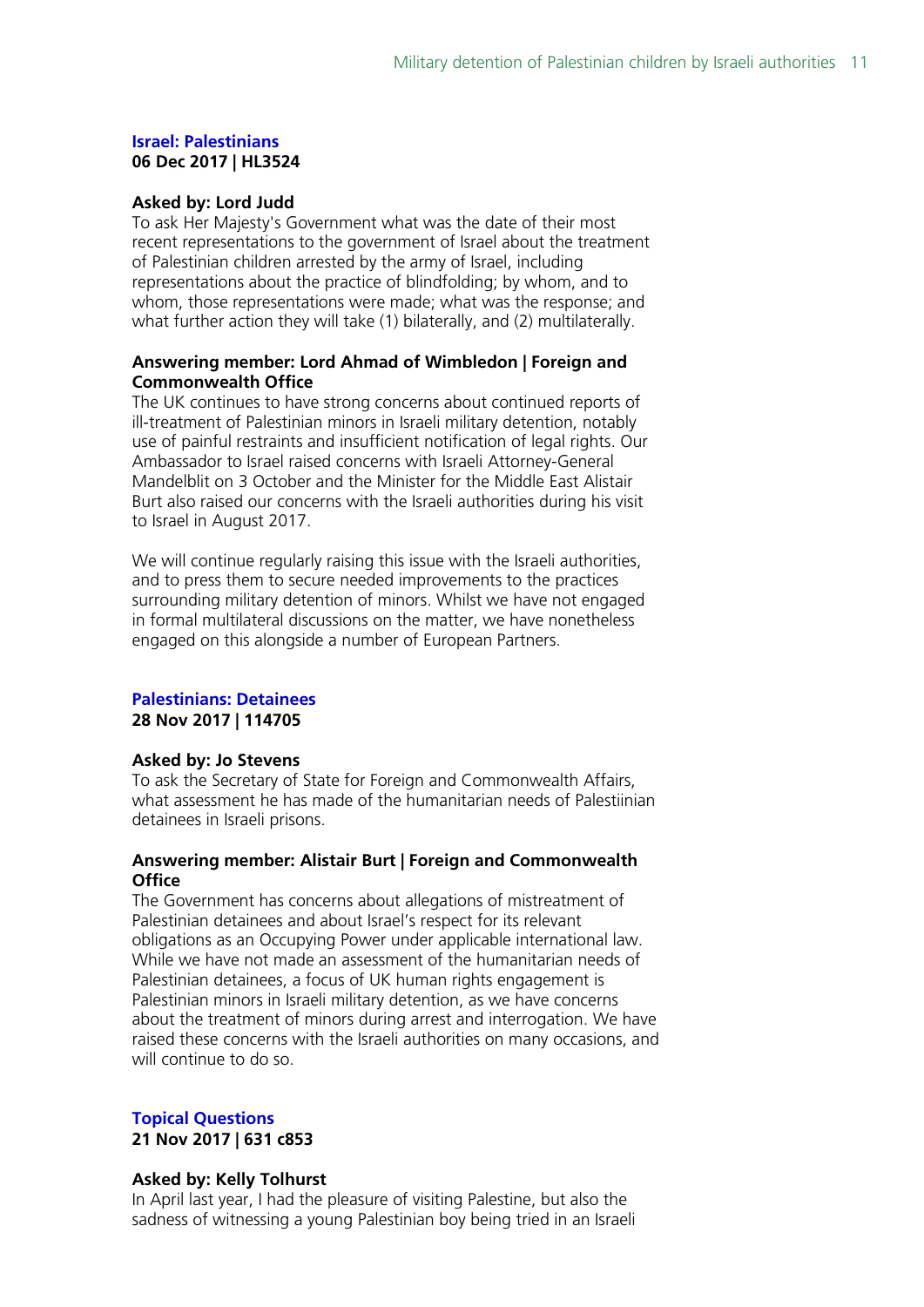military court for throwing stones, with no choice of representation and the whole process conducted in Hebrew. We stand up for fairness, so will the Minister tell me whether his Department plans to review the "Children in Military Custody" report that was funded by his Department and published in 2012?

#### **Answered by: Alistair Burt | Foreign and Commonwealth Office**

We continue to urge Israel to implement the recommendations in the "Children in Military Custody" report. I raised the issue with the Israeli authorities during my visit to Israel in August 2017, and Ministers and the British ambassador to Tel Aviv have spoken and written to the Israeli Justice Minister and the Israeli Attorney General. The UK continues to have strong concerns about reports of the ill treatment of Palestinian minors in Israeli military detention.

#### **[Israel: Palestinians](http://www.parliament.uk/written-questions-answers-statements/written-question/lords/2017-10-17/HL2152) 30 Oct 2017 | HL2152**

#### **Asked by: Baroness Tonge**

To ask Her Majesty's Government what representations they are making to the government of Israel following a report from the Palestinian Prisoners' Affairs Commission that the Israeli Army has arrested at least 927 children since the beginning of the year and given many of them lengthy sentences.

#### **Answering member: Lord Ahmad of Wimbledon | Foreign and Commonwealth Office**

Our Ambassador to Tel Aviv raised the issue of children in detention with the Israeli Attorney General on 3 October. The Minister for the Middle East and North Africa raised our concerns surrounding children in detention with the Israeli authorities during his visit to Israel in August 2017.

#### **[Israel: Palestinians](http://www.parliament.uk/written-questions-answers-statements/written-question/commons/2017-10-13/107645) 18 Oct 2017 | 107645**

#### **Asked by: Richard Burden**

To ask the Secretary of State for Foreign and Commonwealth Affairs, whether his Department plans to review the implementation of the recommendations in the Children in Military Custody report, which was funded and published by his Department in 2012.

#### **Answering member: Alistair Burt | Foreign and Commonwealth Office**

We remain extremely concerned about the treatment of Palestinian children detained in Israeli prisons. We funded and facilitated the independent report on Children in Military Custody by leading British lawyers. Ministers and our Ambassador to Israel have strongly urged Israel to implement the recommendations it made. I again raised our concerns over the issue of children in detention with the Israeli authorities during my recent visit between 22-23 August.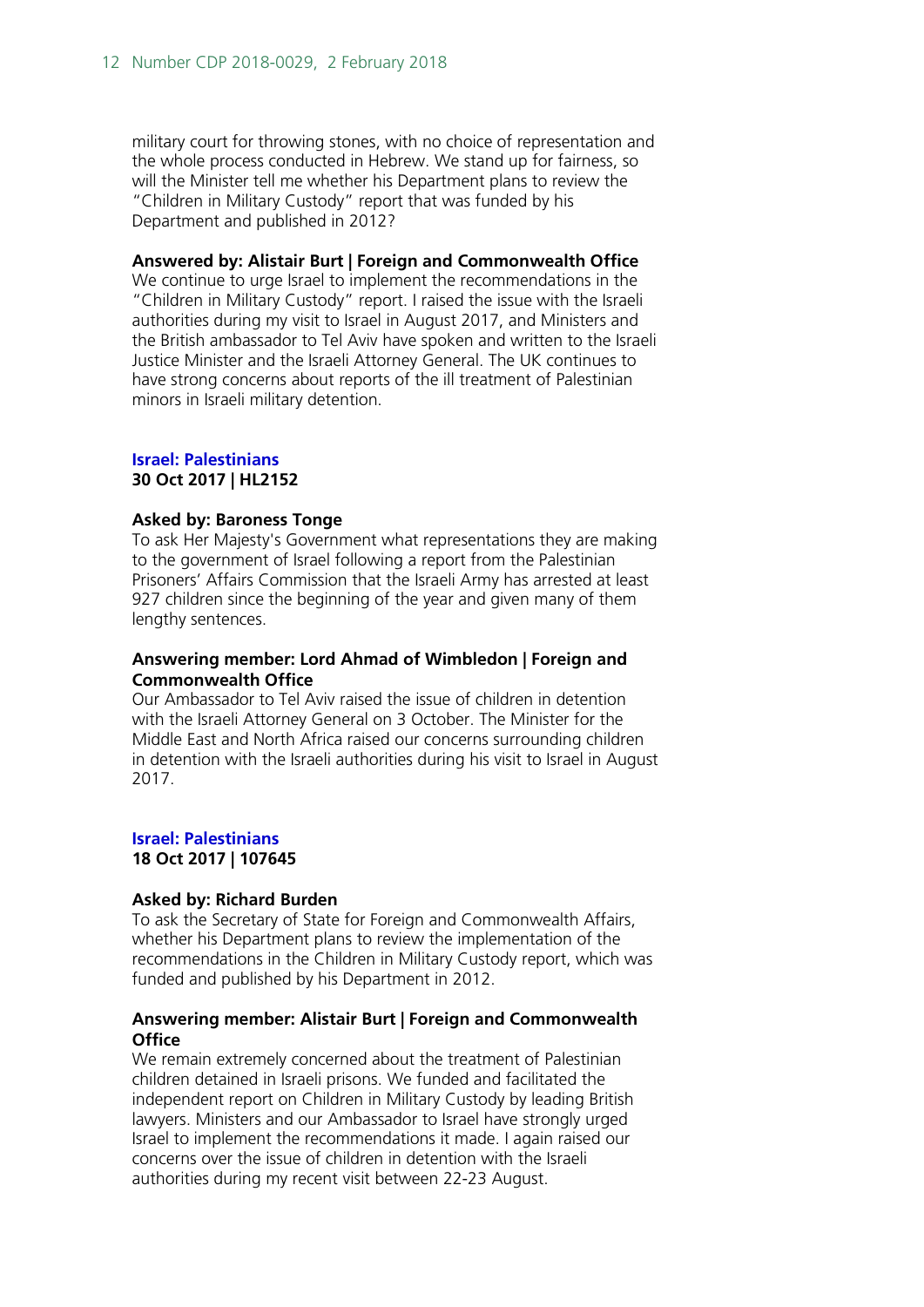#### **[Israel and Occupied Territories: Detainees](http://www.parliament.uk/written-questions-answers-statements/written-question/commons/2017-07-19/6272) 08 Sep 2017 | 6272**

#### **Asked by: Kevin Hollinrake**

To ask the Secretary of State for Foreign and Commonwealth Affairs, what recent discussions he has had with his Israeli counterpart about human rights violations committed against children in military custody in Israel and the Occupied Palestinian Territories.

#### **Answering member: Alistair Burt | Foreign and Commonwealth Office**

I raised our concerns over the issue of children in detention with the Israeli authorities during my recent visit to Israel between 22-23 August.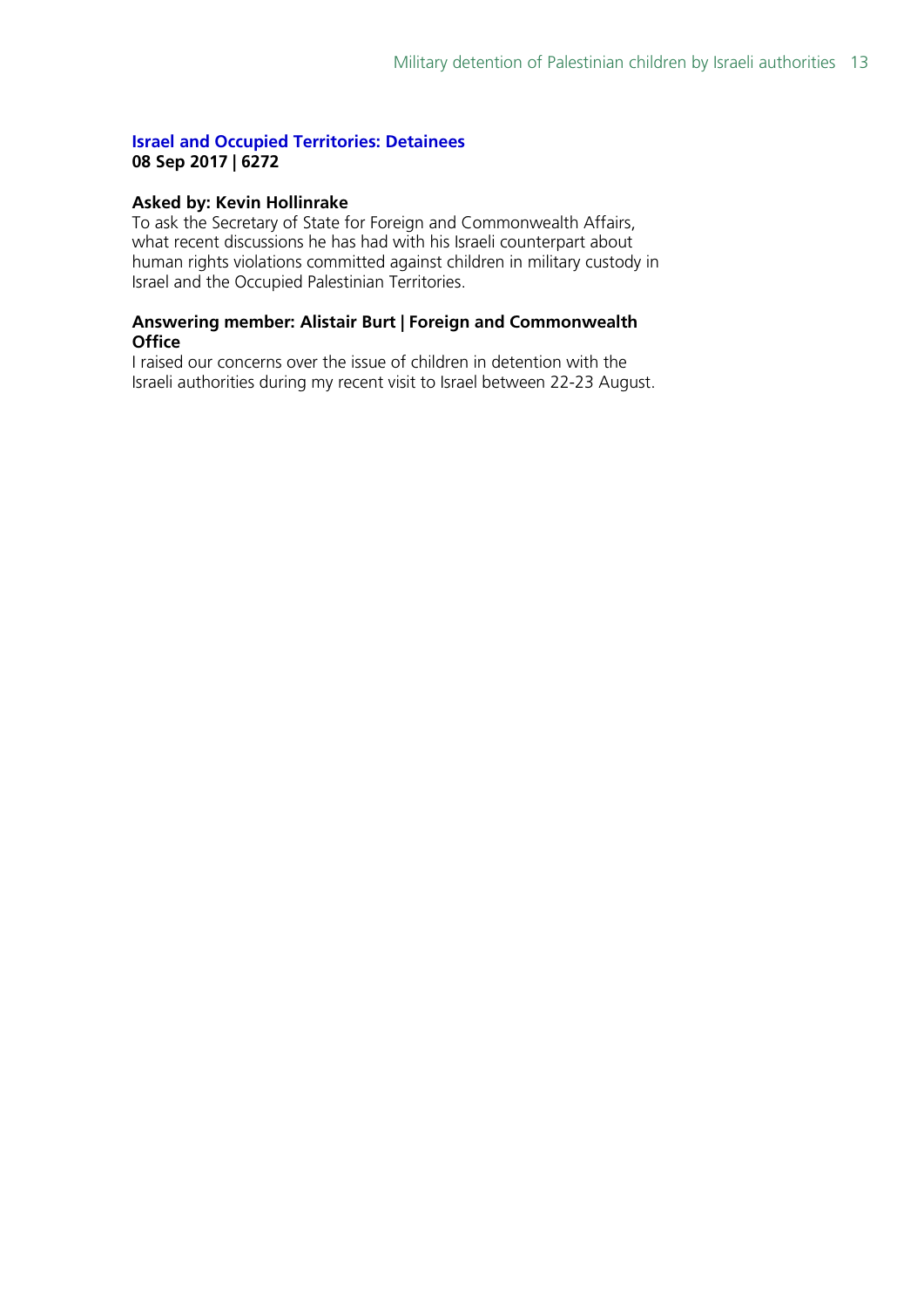## <span id="page-13-0"></span>4. Other Parliamentary material

### <span id="page-13-1"></span>4.1 Debates

**[Palestine: Children](https://hansard.parliament.uk/pa/ld201617/ldhansrd/text/160721-0001.htm#4F284670-8EEC-4811-87AA-0CA08185852A) 21 July 2016 | 774 cc748-782**

**[Child Prisoners and Detainees: Occupied Palestinian](http://www.publications.parliament.uk/pa/cm201516/cmhansrd/cm160106/halltext/160106h0001.htm#16010636000001) Territories 06 January 2016 | 604 cc77-102WH**

### <span id="page-13-2"></span>4.2 Early Day Motions

**[Detention of Ahed Tamimi](http://www.parliament.uk/edm/2017-19/728) EDM 728 (session 2017-19) 21 December 2017 Philippa Whitford**

That this House expresses deep concern that in the early hours of 19 December an Israeli Border Police unit broke into the Tamimi family home during a night raid in Nabi Saleh and arrested 17-year-old Ahed Tamimi, taking her away for interrogation; believes that Ahed is targeted because she is the daughter of parents who are leading activists in the popular struggle against the occupation in the village of Nabi Saleh; acknowledges the reality of repression against ordinary Palestinians and notes the disproportionate response to any action taken by Ahed and rejects the routine use of night arrests and interrogation of minors by Israeli military forces which fuel further hatred and division; calls for the immediate unconditional release of Ahed Tamimi; and asks the Government to make representations to Israel that actions carried out by the occupying power that are not necessitated by genuine security concerns are in violation of the laws governing military occupation.

#### **[Military detention of Palestinian](http://www.parliament.uk/edm/2017-19/563) children by Israeli authorities EDM 563 (session 2017-19) 20 November 2017 Richard Burden**

That this House notes with concern that hundreds of Palestinian children continue to be arrested, detained and tried in Israeli military courts, despite the practice involving widespread and systematic violations of international law and being widely condemned; further notes that allegations of ill-treatment at the hands of Israeli authorities include blindfolding, physical violence and arrest at night; notes the disparity between the treatment of Israeli and Palestinian children by Israeli authorities and calls for those authorities to treat Palestinian children in a way that is not inferior to the way they would any Israeli child; notes that, as the occupying power in the West Bank, Israel has a responsibility under international human rights conventions for the safety, welfare and human rights protection of Palestinian children living under occupation; notes with concern that the recommendations of Unicef's 2013 Children in Israeli Military Detention Report remain largely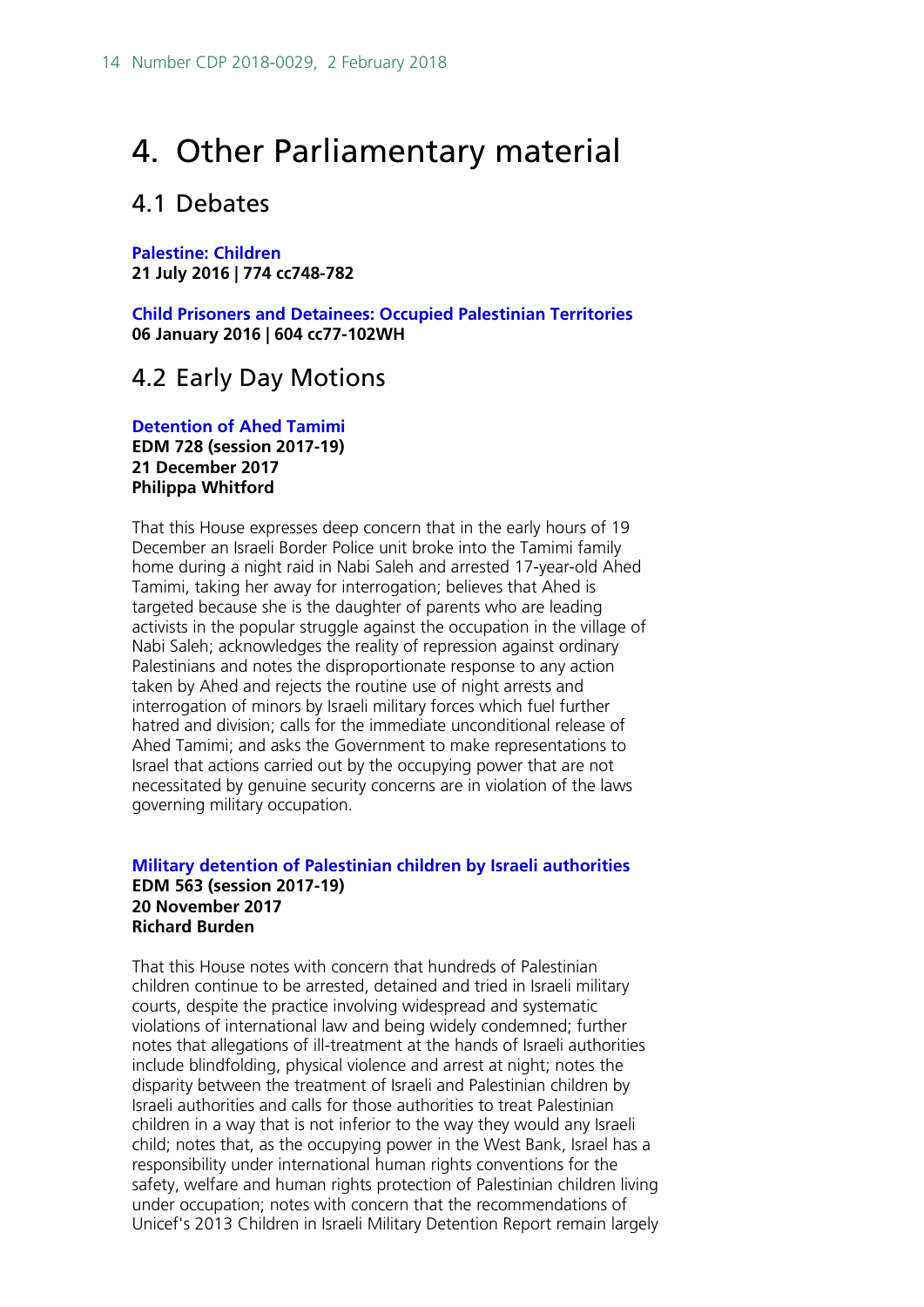unmet; and urges the Government to urgently engage with the Government of Israel to end the widespread and systemic human rights violations suffered by Palestinian children in Israeli military custody.

#### **[Military Court Watch submission to the United Nations working](http://www.parliament.uk/edm/2015-16/720)  [group on arbitrary detention](http://www.parliament.uk/edm/2015-16/720) EDM 720 (session 2015-16) 18 November 2015 Paul Monaghan**

That this House notes that Military Court Watch has lodged a submission with the UN Working Group on Arbitrary Detention relating to the detention and transfer of Palestinian minors from the West Bank to prisons located inside Israel in violation of both the Fourth Geneva Convention and the Rome Statute of the International Criminal Court; further notes that this practice, which is classified under international law as a war crime, affects between 7,000 to 8,000 Palestinians each year, including minors, according to evidence provided by the Israeli Prison Service; and calls on the UN Working Group on Arbitrary Detention to contest the practice in a manner consistent with its jurisdiction and mandate to ensure that relevant international standards and relevant international legal instruments accepted by both Israel and Palestine as signatories to the Fourth Geneva Convention are fully and timeously addressed.

#### **[Israeli military treatment of Palestinian](http://www.parliament.uk/edm/2015-16/287) children EDM 287 (session 2015-16) 13 July 2015 Philippa Whitford**

That this House condemns the charging of Palestinian children with offences under Israeli military law and their trial in military courts since the occupation of Palestinian territory in 1967; further condemns the arrests, detention and prosecution of around 700 Palestinian children in the Israeli military court system each year; acknowledges the work that Defence for Children International - Palestine does in increasing awareness and providing legal assistance for Palestinian children; condemns the physical violence that more than three-quarters of Palestinian child detainees in 2014 endured in some form between the period of their arrest and interrogation with half of those also stripsearched; notes that, during arrest and interrogation, 93 per cent of children were denied access to legal counsel and rarely informed of their rights, particularly their right against self-incrimination; further notes that last year almost all children confessed regardless of guilt in order to stop further abuse; notes that in 2014 more than 25 per cent of children signed statements in Hebrew despite not understanding the language; notes in addition that between 2012 and 2014 Israeli military, police and security agents held 54 Palestinian children in solitary confinement for interrogation purposes, prior to charging them with any offence, and that in 2014 the average time that an individual child spent in solitary confinement for interrogation purposes was 15 days; and calls on the Government to demand immediate action from the Israeli government to behave in line with international law.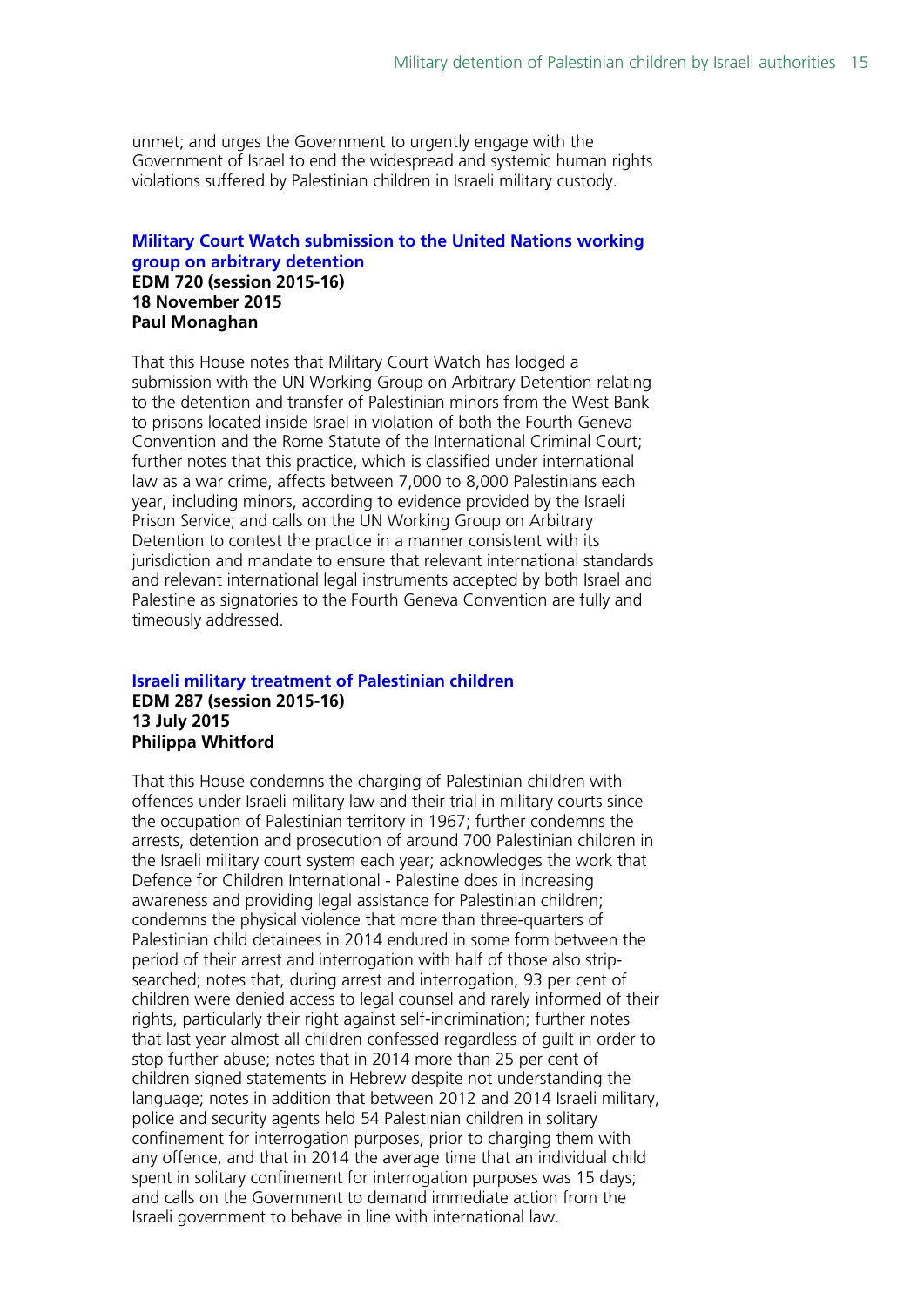## <span id="page-15-0"></span>5. Further reading

[Year-in-review: Worst abuses against Palestinian children in 2017,](http://www.dci-palestine.org/year_in_review_worst_abuses_against_palestinian_children_in_2017) Defence for Children International Palestine, 18 January 2018

[Statistics on Palestinian minors in the custody of the Israeli security](https://www.btselem.org/statistics/minors_in_custody)  [forces,](https://www.btselem.org/statistics/minors_in_custody) B'Tselem, Updated 3 January 2018

[Violations against Palestinian children spike amid protests over U.S.](http://www.dci-palestine.org/violations_against_palestinian_children_spike_amid_protests_over_u_s_jerusalem_move)  [Jerusalem move,](http://www.dci-palestine.org/violations_against_palestinian_children_spike_amid_protests_over_u_s_jerusalem_move) Defence for Children International Palestine, 22 December 2017

[Briefing Note,](http://www.militarycourtwatch.org/files/server/BRIEFING%20PAPER%20-%20OCT%202017%20-%20FINAL.pdf) Military Court Watch, October 2017

[The State of Israel and The Occupied Palestinian Territories \(OPTs\) -](https://www.gov.uk/government/publications/the-state-of-israel-and-the-occupied-palestinian-territories-opts-human-rights-priority-country) [Human Rights Priority Country 2015 to 2016,](https://www.gov.uk/government/publications/the-state-of-israel-and-the-occupied-palestinian-territories-opts-human-rights-priority-country) Foreign and Commonwealth Office, Updated 8 February 2017

[The Status of Children in Gaza,](https://www.idf.il/en/minisites/facts-and-figures/hamas/the-status-of-children-in-gaza/) Israeli Defence Force (Undated)

[Child prisoners and detainees in the Occupied Palestinian Territories,](http://researchbriefings.intranet.parliament.uk/ResearchBriefing/Summary/CDP-2015-0135) House of Commons Library, CDP 2015-0135, 4 January 2016

[Children in Military Custody: A report written by a delegation of British](http://www.militarycourtwatch.org/files/server/CHILDREN%20IN%20MILITARY%20CUSTODY%20-%202%20YEARS%20ON%20(1).pdf)  [lawyers on the treatment of Palestinian children under Israeli military](http://www.militarycourtwatch.org/files/server/CHILDREN%20IN%20MILITARY%20CUSTODY%20-%202%20YEARS%20ON%20(1).pdf)  [law,](http://www.militarycourtwatch.org/files/server/CHILDREN%20IN%20MILITARY%20CUSTODY%20-%202%20YEARS%20ON%20(1).pdf) Military Court Watch, 1 September 2014

[Children in Israeli military detention: observations and](https://www.unicef.org/oPt/UNICEF_oPt_Children_in_Israeli_Military_Detention_Observations_and_Recommendations_-_6_March_2013.pdf)  [recommendations,](https://www.unicef.org/oPt/UNICEF_oPt_Children_in_Israeli_Military_Detention_Observations_and_Recommendations_-_6_March_2013.pdf) UNICEF, February 2013